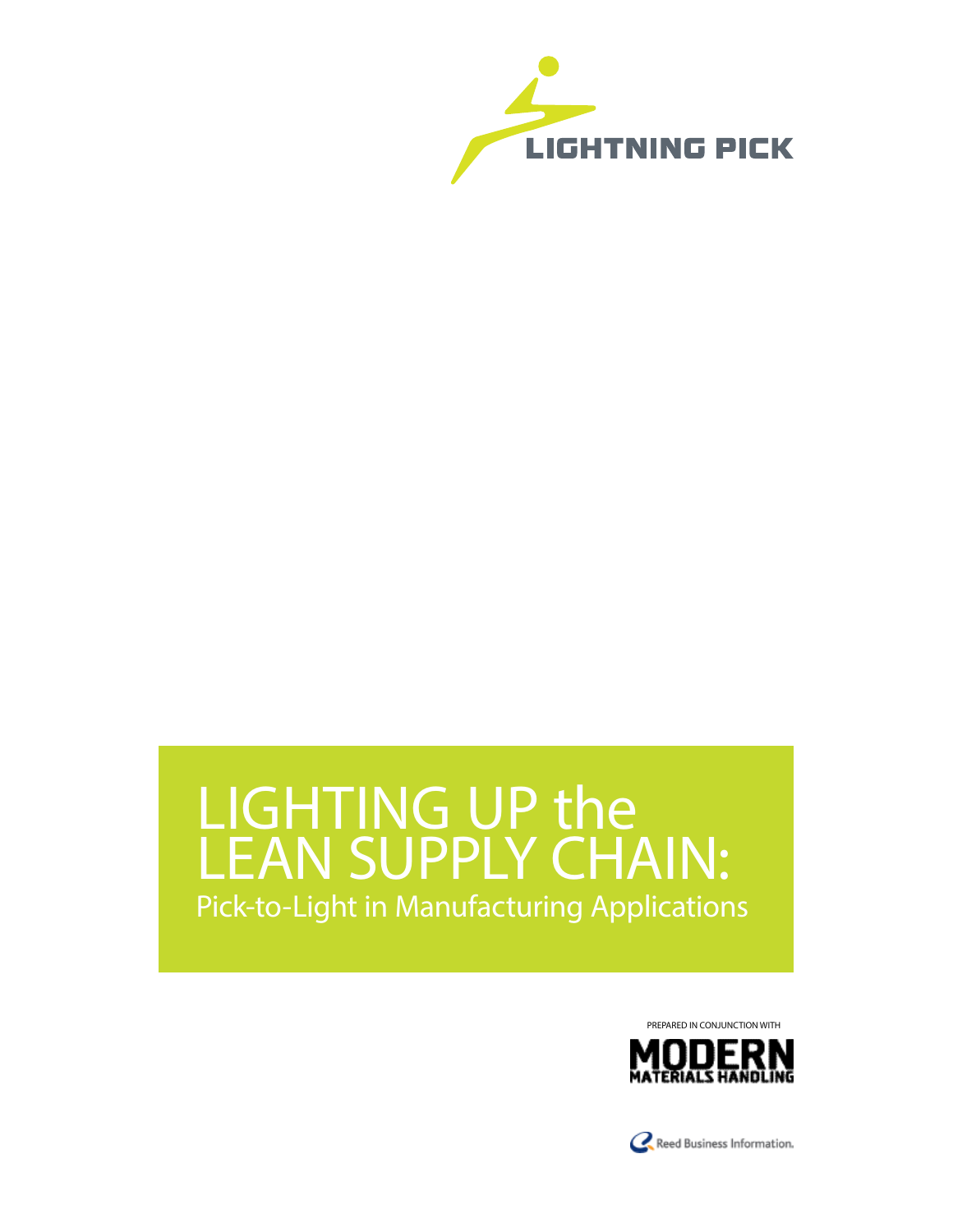

### Introduction

In February, 2009, Modern Materials Handling magazine conducted a survey on behalf of Lightning Pick Technologies, a provider of parts and order picking, kitting and sequencing solutions, to examine how supply chain manufacturing operations are adopting and optimizing order fulfillment technologies to increase productivity and improve customer satisfaction.

# Background: About the Respondents and Their Facilities

Respondents to the study are top materials handling professionals and are predominantly warehouse, distribution, or logistics management, plant management, and plant engineers. They are employed across a range of industries and work in warehousing, distribution centers or manufacturing facilities.

A mix of company sizes are represented in the study. Overall more than one-half reported that their 2008 revenues exceeded \$50 million; 28% are large organizations and report revenues in 2008 to be more than \$500 million. Over one-half of the companies studied (56%) employ at least 250 people.

## Assembly and Logistics Procedures

Businesses are adopting strategic initiatives to promote greater efficiencies in their manufacturing and warehousing/distribution facilities, and are embracing structured business disciplines such as continuous improvement (71%) and lean principles (55%) to improve production and inventory competencies. Methodologies such as Six Sigma (34%) and Total Quality Management (29%) are also management strategies that companies are supporting to achieve their goals.

The most common manufacturing and order fulfillment processes at these businesses are build-toorder and assemble-to-order production methods. Lean and built-to-stock are also fairly common practices.



#### PRIMARY MANUFACTURING PROCESSES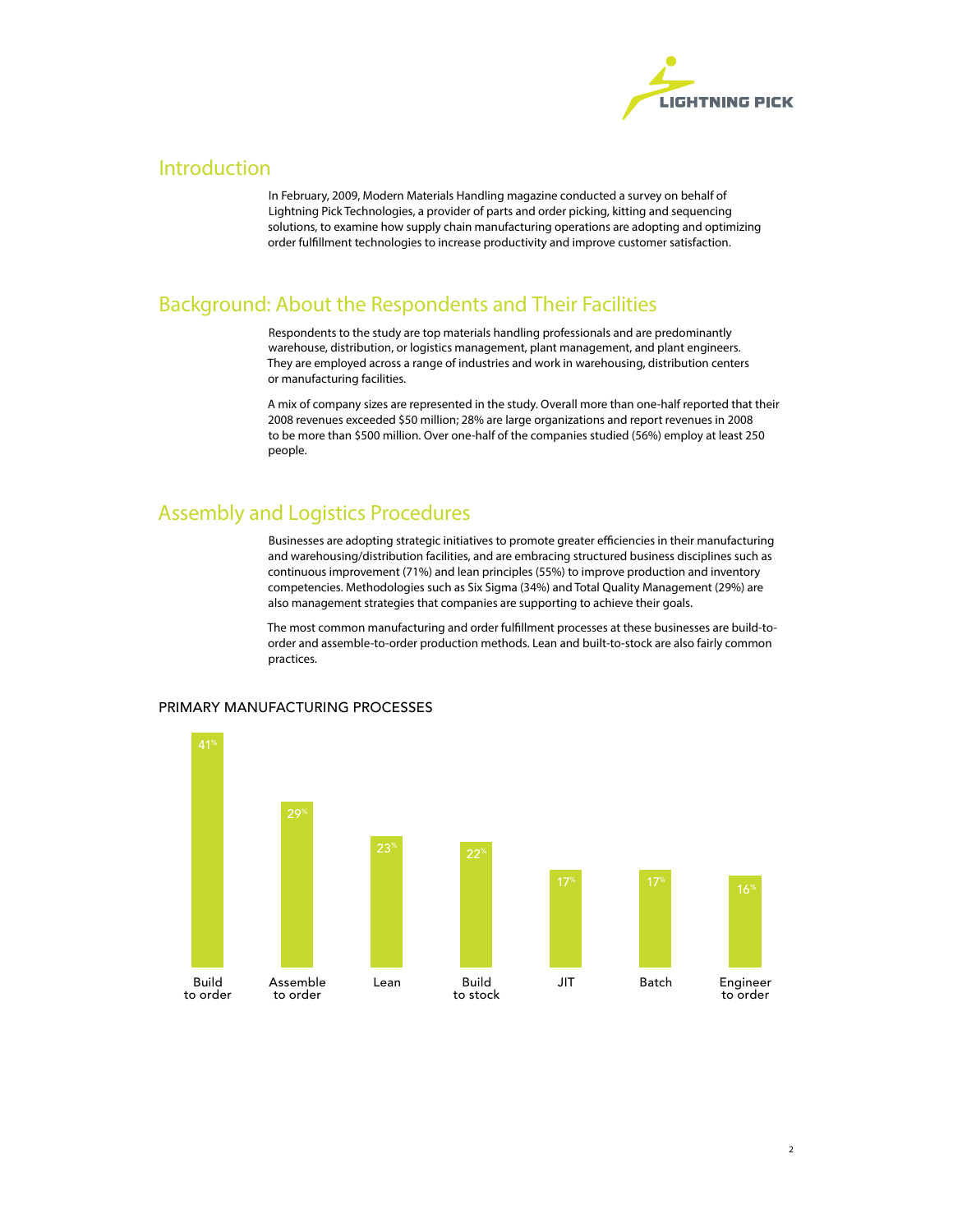

Inventory management, picking productivity, and shipping tasks are, in fact, being analyzed in many operations be it computerized or manual. Specifically, inventory levels and accuracies, and shipping precision are the areas most are gauging. For many, inventory tracking measures are now automated while facilities are presently adopting technologies that monitor the flow of goods.

Those moving to automated processes are additionally targeting processes regarding order fulfillment and related costs as well as shipping schedules. Systems evaluating inventory, throughput, and picking accuracy are all activities still measured manually by many. Interestingly, efforts involving the tracking of activity-based costs and order fulfillment production, along with dock-to-stock timing, are not being analyzed at all by more than one out of four companies surveyed.

'We require traceability of high value items and items with associated documentation. Associating picked items with appropriate software, configuration information and historical documentation is critical for life cycle management of complex items."

Executive Management



#### HOW ACTIVITY IS MEASURED

STOCKING OF PARTS



# Kitting, Picking and Sequencing

Kitting, sequencing or picking of parts is a common facet in many (68%) companies' manufacturing production lines.

Parts and components are generally stocked in either a warehouse or 'markets' specifically devoted to storage (58%), or are held at satellite assembly units located alongside the assembly line (44%).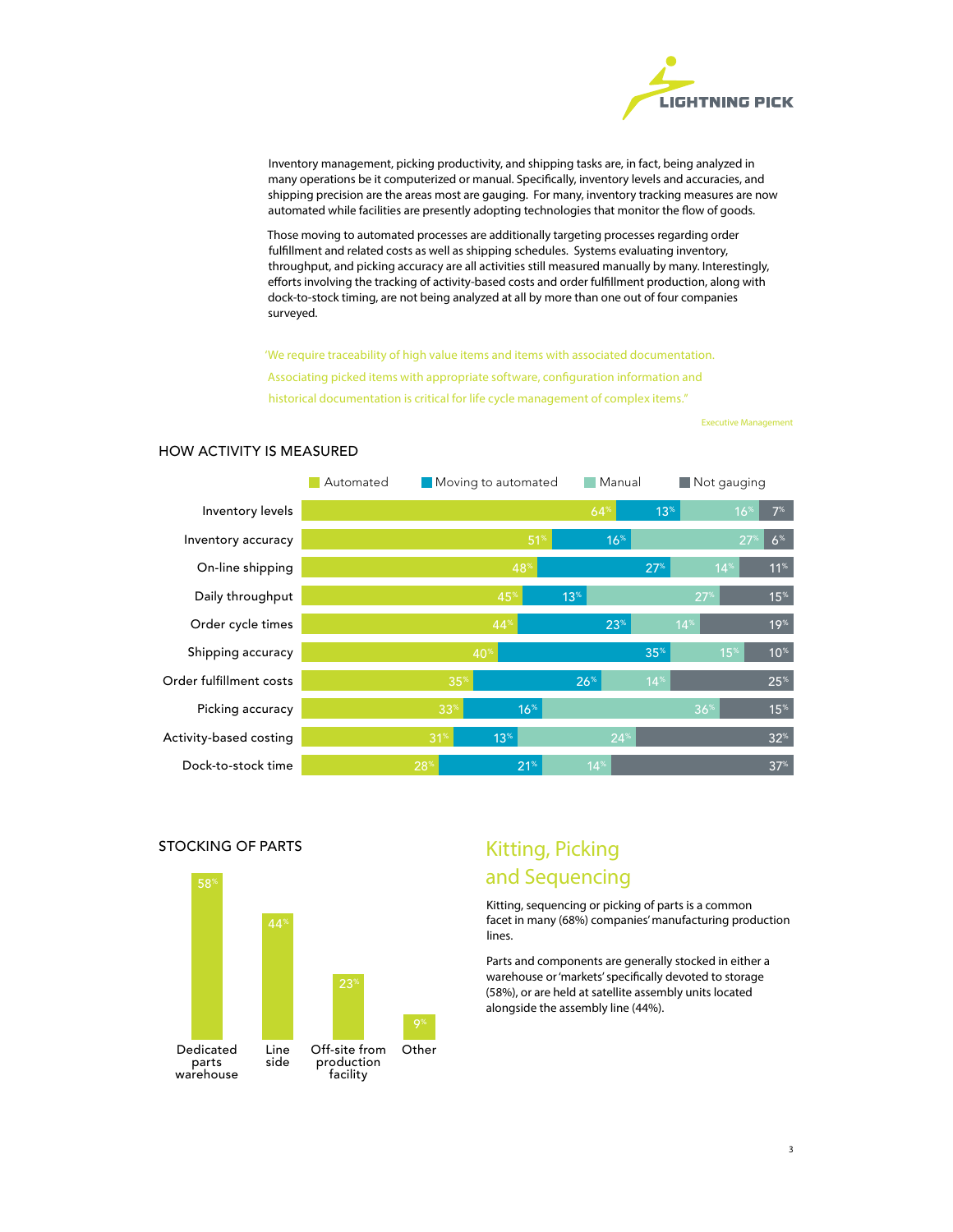

#### KITTING AND SEQUENCING METHODS



Meeting production demands, minimizing errors, controlling labor costs and managing productivity are the most critical criteria in managing kitting process operations.

#### IMPORTANCE OF KITTING OPERATIONS FACTORS (Rated extremely/very important)



Issues pertaining to overall process, precision, costs, timetables, shortages, and waste are all applicable in company's assembly and packaging operations. Streamlining process flow, improving overall productivity, optimizing inventory and minimizing waste point to manufacturer's efforts to promote and run lean production cycles.

#### RELEVANCE OF KITTING ISSUES (Rated extremely/very important)

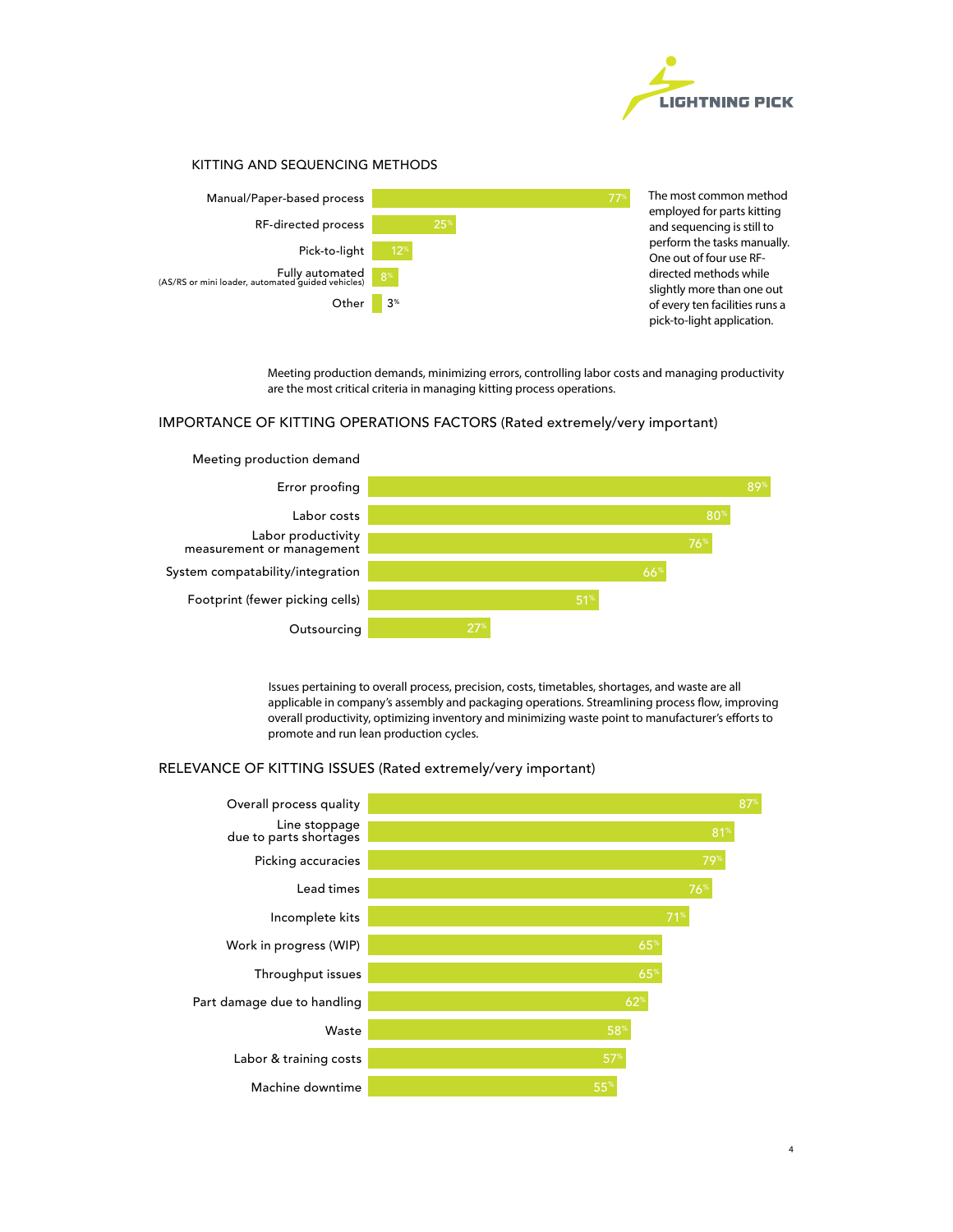

#### TIMETABLE FOR ADOPTING A KITTING CONTINUOUS IMPROVEMENT PROGRAM



As previously stated, many have adopted a continuous improvement program. As it pertains specifically to parts kitting and sequencing, the timetable for launching a continuous improvement project, for some, is aggressive and will be executed within the next few months. For many others, these projects are on the horizon.

#### OBJECTIVES IN USING PICK-TO-LIGHT (Rated extremely/very important)



Prospective results through the use of technology for kitting and picking applications are considered critical. Achieving accuracy and simplifying order fulfillment procedures, cutting process time, and eliminating waste are all goals operations are realizing or hoping to accomplish through the use of pick-to-light.

#### CHALLENGES WITH KITTING PROCESSES

|                                                                       | % of total |        |
|-----------------------------------------------------------------------|------------|--------|
| Cost                                                                  | 51%        | r<br>W |
| • Ability to integrate into process or major IT systems               | 46%        | S)     |
| • Scalability of kitting solution                                     | 29%        |        |
| • Tried to build own with mixed results                               | 19%        |        |
| • We have no suitable application for automated kitting<br>procedures | 15%        |        |

Costs and systems integration are eportedly the greatest challenges when automating kitting and equencing processes.

# Picking, Kitting and Sequencing Solutions



#### PICKING AND KITTING SOLUTIONS IN USE/PLANNED FOR CONSIDERATION

Over the next few years, the market appears poised to widely adopt technologies that facilitate picking and assembly. Roughly one-half expect to evaluate voice-directed picking, digital picking, pick-to-light, and RF terminal solutions over the next 2 years.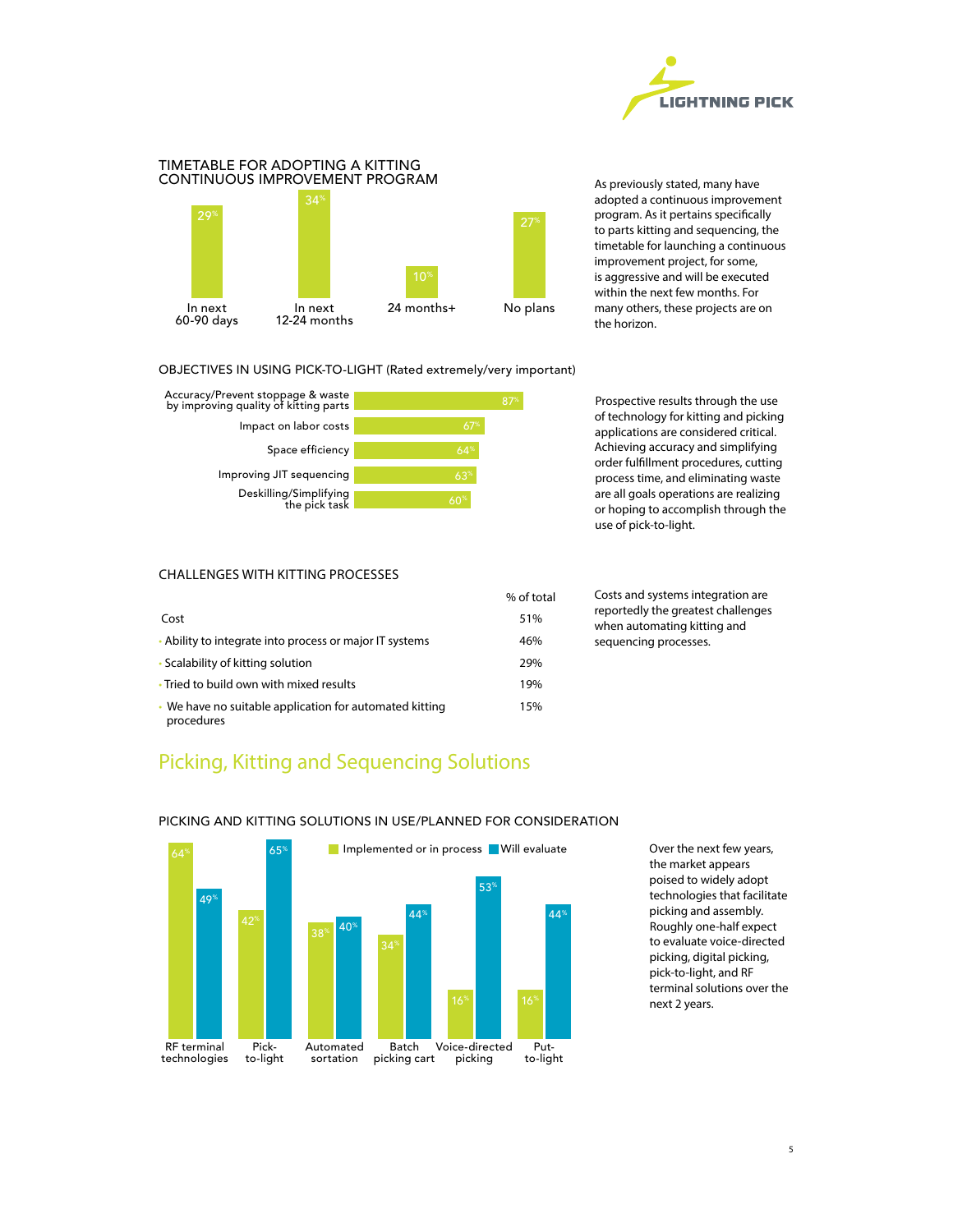

#### BENEFITS OF PICK-TO-LIGHT TECHNOLOGY

|                                                                                                                     | % of total |
|---------------------------------------------------------------------------------------------------------------------|------------|
| • Reduced manpower                                                                                                  | 39%        |
| • Substantially reduced errors through decreasing the readying and<br>walking time associated with manual processes | 36%        |
| • Real-time order tracking                                                                                          | 34%        |
| Sorting and picking accuracy is greatly increased due to directed<br>picks/puts                                     | 33%        |
| • Sorting and picking productivity is more than doubled over manual<br>picks                                        | 29%        |
| • Reduced space requirement                                                                                         | 24%        |
| · Reduced inventory                                                                                                 | 22%        |
| • Low cost automated solution                                                                                       | 22%        |
| • Reduced administration costs                                                                                      | 20%        |
| • Seamless integration with existing Warehouse Management Systems<br>and Conveyor Control Systems                   | 17%        |
| • Modular design for growth                                                                                         | 17%        |
| • Seamless integration with the overall processes                                                                   | 16%        |
| • Open database connectivity for easy creation of reports                                                           | 16%        |
| Integrates with numerous proprietary or in-house-developed host<br>systems including ERP, MRP, MES, WMS, etc.       | 16%        |
| Scalable options to meet the current needs economically with a<br>growth path using most of the same equipment      | 15%        |

In particular, pick-to-light technology is seen as a solution that improves productivity and throughput, promotes accuracy, reduces costs, minimizes errors and eliminates waste – all paybacks that are relevant in order picking, assembly, and packaging operations.

The benefits realized from a pickto-light solution support those goals companies look to solve with their assembly initiatives – reduced manpower, decrease in errors, order accuracy and increased productivity.

"We have been using Pick-to-light for 20+ years. We try to keep it simple. I am

surprised it has taken so long for other companies to get on board with pick-to-light."

Plant Management

However, the research further shows that end users need more education on these advanced order picking technologies. While, in general, respondents are moderately familiar (60%) with pick-to-light, four out of ten contend they are not familiar with this solution. And, these materials handling professionals are less familiar with other leading-edge kitting applications; approximately one-half are familiar with put-to-light (53%) and digital picking (49%).

The education on pick-to-light, for many users, begins with understanding the basic details of this solution, associated costs and necessary resources, integration and implementation issues such as scalability and portability, how it works, benefits to running the system, and what it actually can accomplish.

"I'm interested in case studies that talk about the different applications

and examples of successful operations that use it as a strategy."

Manufacturing Operations

"We need a better general understanding and whether it would apply to my operation."

Warehouse, Distribution, Logistics Management

"I'd like to see a comparison analysis vs. Voice Picking and vs. Wearable Terminal with scanner."

Consultant

6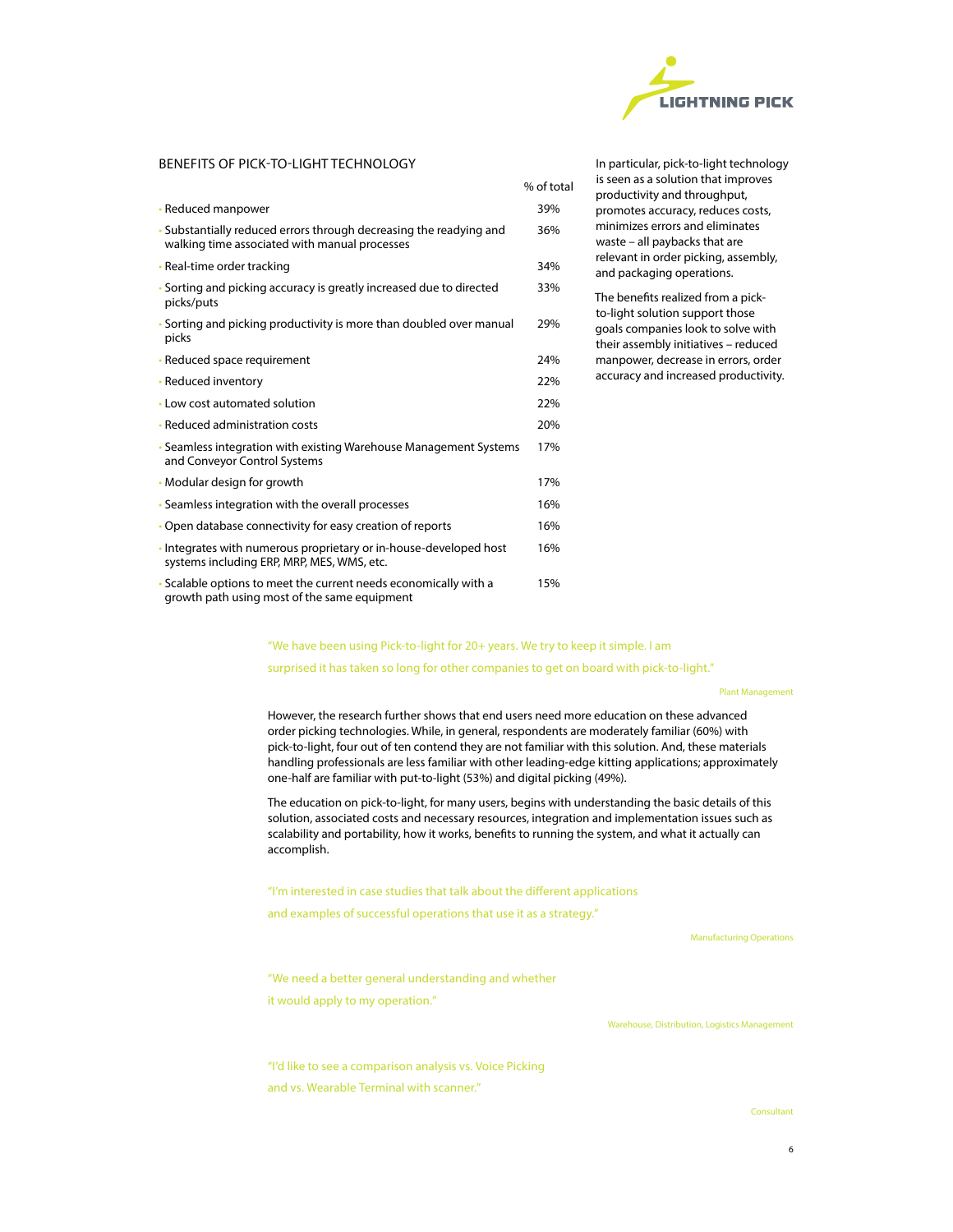

# Examples of Successfully Implemented Pick to Light Applications

Users have effectively implemented pick to light solutions to produce greater efficiency, accuracy and savings in their picking, kitting and sequencing operations.

| WE IMPLEMENTED OR ARE EVALUATING PICK-TO-LIGHT<br><b>BECAUSE WE</b>                                                                  | THE APPLICATION OR AREA IN WHICH PICK-TO LIGHT<br>IS DEPLOYED ADDRESSES                                                                |
|--------------------------------------------------------------------------------------------------------------------------------------|----------------------------------------------------------------------------------------------------------------------------------------|
| are looking to replace paper based picking with<br>pick-to-light technology, one can expect their<br>picking productivity to double. | 1. Flow / Shelf racking picking.<br>2. Mobile cart picking<br>3. Assembly/ knitting work station<br>Warehouse, Distribution, Logistics |
| need to error-proof parts kits before they get line-side.                                                                            | 500 parts locations in dedicated parts kitting warehouse.<br>Lean/Continuous Improvement JIT                                           |
| have over 1,000 SKUs. Zone picking using pick-to-light<br>is the fastest way to pick 1300 orders per shift.                          | Broken case, zone picking on a conveyor line,<br>9 to 16 zones/pickers per shift.<br>Warehouse, Distribution, Logistics                |
| want to enable a quicker, accurate means for getting<br>the right parts to assembly and to be de-trashed<br>before it goes there.    | Circuit card assembly<br><b>Engineering</b>                                                                                            |
| have to address added complexity at some of<br>our hardware stations.                                                                | Hardware assembly on windows.<br>Selecting proper style and color for 26 different options<br>Engineering                              |
|                                                                                                                                      |                                                                                                                                        |

## Conclusions

Meeting production demands, cutting labor costs, and reducing errors are the most important issues that companies' picking, kitting and sequencing operations look to address.

While many continue to gauge critical inventory, assembly and distribution processes manually, companies are gradually changing the ways in which they gauge productivity and efficiency, and are migrating from manual processes to automated systems. Means for tracking shipping accuracy and scheduling, and analyzing costs associated with processing orders are among those tasks that companies are changing.

Cutting-edge order picking solutions are seen as applications that will optimize a lean production methodology. Subsequently, adoption of solutions such as voice-directed picking, pick-to-light, and digital picking show strong growth potential over the next two years. However, while many users recognize the benefits of these solutions, further information on system basics, implementation, applications, and accomplishments end users can expect to attain through the use of these technologies will likely facilitate adoption.